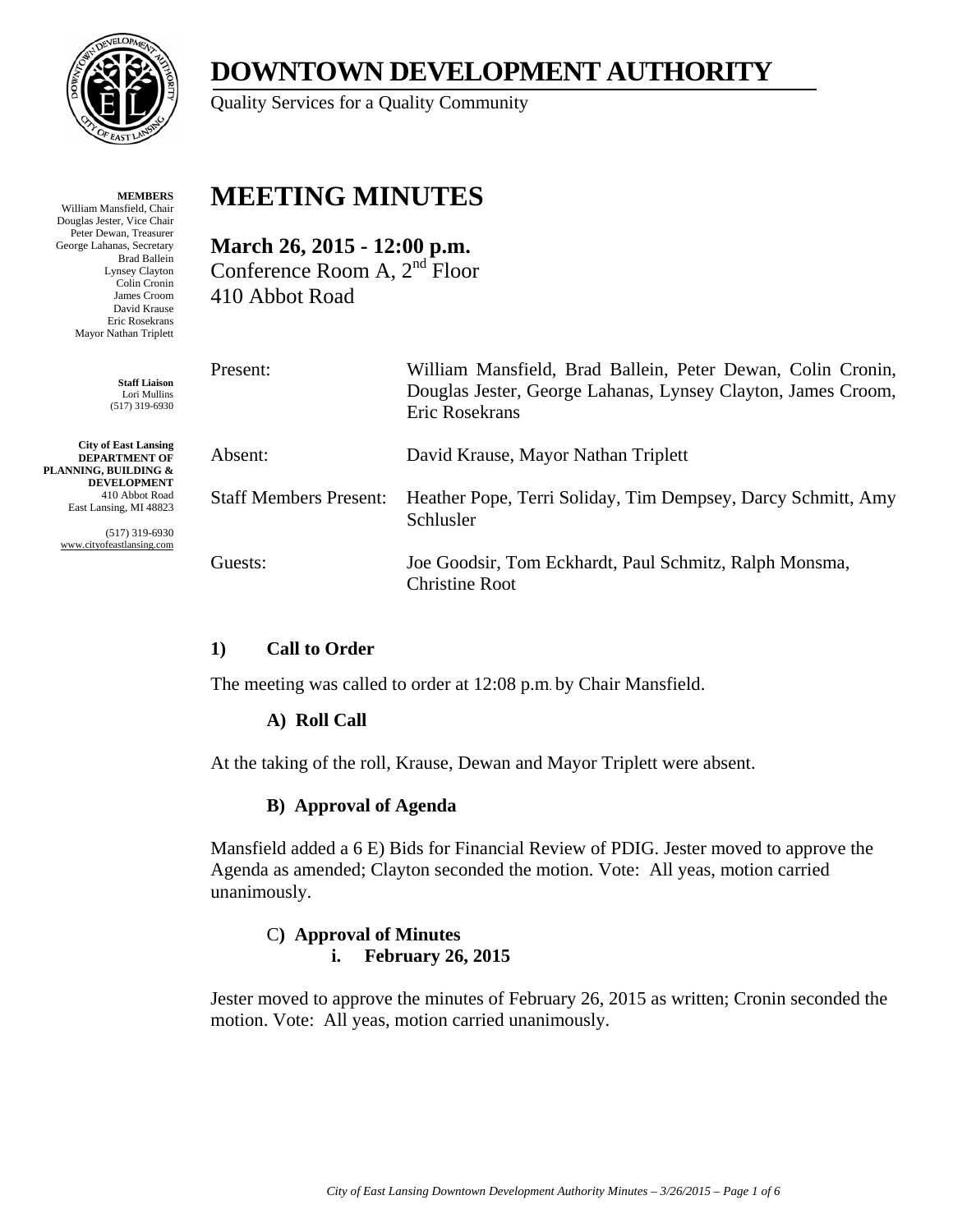#### **2) Financial Reports A) Treasurer's Report for February 2015**

The Board accepted the Treasurer's Report.

# **B) City Financial Update**

Dewan arrived at 12:11 p.m.

Lahanas indicated he has been giving FY 2016 budget presentations to neighborhood associations and various groups; it is also online. He said Scott House, the Director of Public Works, has been doing an in-depth look at the infrastructure; i.e. streets, sewers, and the Waste Water Treatment Plant. He said because of decreased revenue sharing, the City has not been able to invest in its infrastructure, and much of the underground infrastructure is at the end of its useful life. Lahanas spoke about the budget challenges the City is facing. He mentioned Proposal A would result in \$1.8 million in additional funds for roads per year for the City and also proposes more revenue sharing for the City. Jester noted that the City cannot increase its millage, therefore, increased tax revenue would only come from inflation.

# **CD) FY 2016 Budget**

Dempsey passed out a draft budget worksheet for FY16 and said this will come back to the DDA in April for final approval. He noted there are no more revenues or expenses for the SmartZone. There will be increased revenue for the Evergreen properties as they are leased for the coming year.

Jester asked that staff provide a balance sheet for the next meeting.

# **3) Written Communications A) Referral letter for Gateway**

# **4) Communications from Staff A) Park District Development Agreement Update**

Dempsey said last week the Executive and Finance Committee approved the firm of Clark Hill as the legal consultant of the Park District Investment Group project. He said staff had an initial meeting with Ken Lane, the attorney, this week. He noted in the Board's motion at their last meeting they voted to split the costs of financial and legal review with the developer; this will be discussed later in the meeting.

# **5) Communications from Audience**

Ralph Monsma, 1350 Red Leaf Lane, said at the last City Council meeting he spoke about the differences in price between Clark Hill's proposal and the other proposals and questioned if the hours are enough. He also asked if the taxes collected by the City will be sufficient to pay for City services and said he felt that this is not the time for expansion.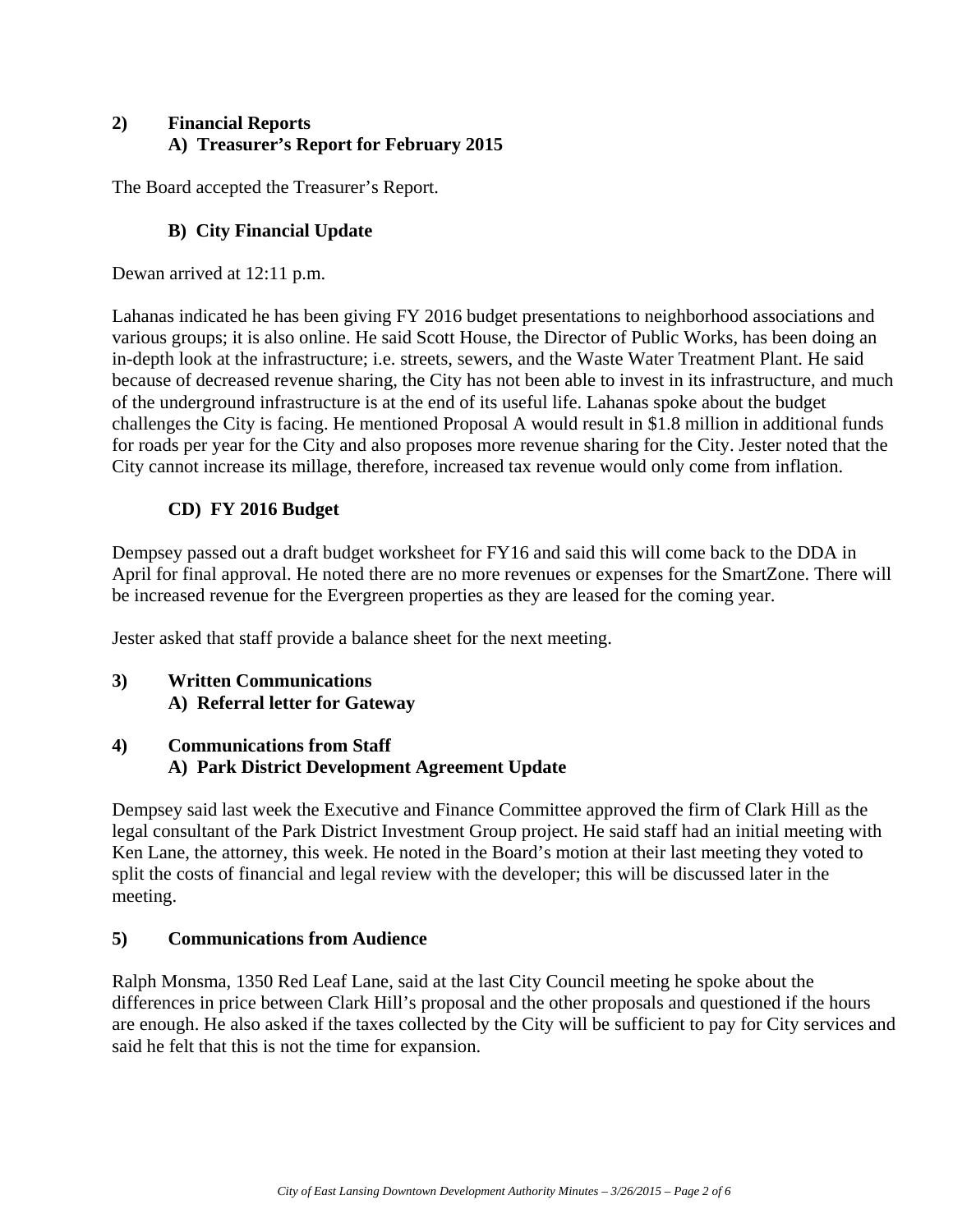#### **6) Business Agenda**

# **A) 1301 and 1307 East Grand River Avenue & 116-132 Spartan Avenue - Special Use Permit and Site Plan**

Schmitt said the Planning Commission held a public hearing on this application last evening. The developer is proposing to construct a mixed-use four-story building with parking and commercial on the first floor and three floors of residential use above. There will be 123 beds and a combination of one-, two-, three- and four-bedroom units. Rezoning this property from B-1 to B-2 will bring the building closer to the street and allow larger setbacks. There will be 1,500 square feet of retail space near the front of the building. She indicated staff recommends that the exit on Grand River be closed to allow more walkability in front of the building; they don't have a traffic study at this point. When asked about sidewalk widths, she said they will have to meet the DDA design guidelines and be at least 10" wide. Jester recommended that lights should be mounted on the building instead of poles, and that there be no interruption of the sidewalk. She said there is greenspace between the sidewalk and the curb—sidewalk may be able to be moved closer to the building on Spartan.

Joe Goodsir, the applicant, said they are talking with Sprint about the retail space. When asked about customer parking, he said by the side of the leased space there are designated spaces for retail, adjacent to the egress on Grand River.

Schmitt said before this goes back to the Planning Commission, there has to be a parking study. Ballein questioned if this qualifies for mixed use. Schmitt said it does meet that requirement; however, the Planning Commission members felt it would be valuable to have more retail there if some of the required residential parking could be reduced. The DDA agreed that this is a prime location for commercial. Schmitt said staff will be looking at the parking situation and working with the applicant.

When asked about whether there would be a Brownfield associated with this, Goodsir said yes because of the gas station. Lahanas asked if there will be a problem with the underground gas tanks. Goodsir said they have not gotten to that phase yet.

Jester moved to defer this item until April; Croom seconded the motion. Vote: All yeas. Motion carried unanimously. Mansfield said this will be sent to the Project & Infrastructure Committee for review.

#### **B) 240 MAC Avenue – Special Use Permit Modification**

Schmitt said the applicant, CVS, has a Special Use Permit for their liquor license; however, their current conditions of approval limit their sales until midnight, and they would like to be open 24 hours. Staff said they have no immediate concerns and no issues with alcohol being sold there, but need to see if the Police Department has any concerns. She said at 2 a.m. establishments which serve alcohol empty out into this area, and they want to see if there have been problems with other 24-hour businesses in that location. Just the front end of the business, not the pharmacy or alcohol sales, would be for open 24 hours. Clayton asked that the Police review this. Schmitt said this will go back to the Planning Commission, and they have asked for input from CVS's in similar college towns.

Ballein moved to support the Special Use Permit modification to allow CVS to stay open 24 hours; Clayton seconded the motion. Vote: All yeas 9 to 0. Motion carried unanimously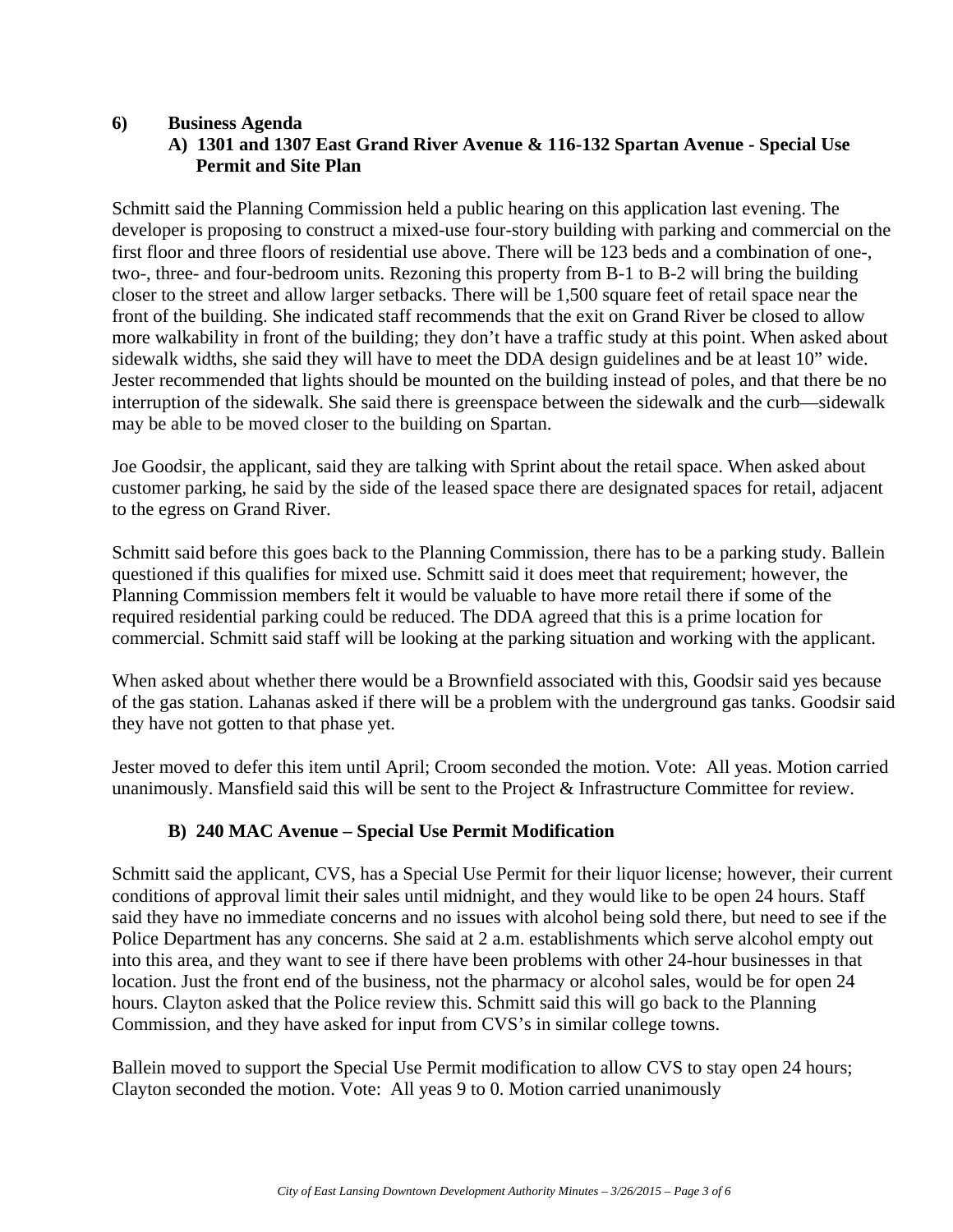#### **C) Sign Ordinance – Banner Requests**

Dempsey said there is a requirement in the Sign Code stating that the DDA has the ability to approve temporary banners for businesses that are hosting and promoting extraordinary events. Ballein said the Public Policy Committee recommended that banner requests be approved administratively, especially because at times these are last minute requests. Ballein noted this is just for special events, not yearly events or sales.

Ballein moved to recommend to City Council that banner requests be administratively approved instead of having to be approved by the DDA. Mansfield amended the motion to say that this be the City Manager or his designee. Clayton seconded the motion. Vote: All yeas 9 to 0. Motion carried unanimously.

# **D) Request for Funds for Ash Urns**

Pope said as part of ongoing downtown maintenance improvements, staff is looking at installing three cigarette ash urns at Ann Street Plaza, to be paid out of the Project Development Fund. Forms+Surfaces quoted \$1,025, and the DPW downtown staff would empty the urns. She said this will be a test to see if people use them. Ballein suggested these should also be installed in the alleyway.

Jester moved to approve the quote of \$1,025 to install three ash urns in Ann Street Plaza; Cronin seconded the motion. Pope said they will be attached to light posts, and staff will work with the Department of Public Works staff to select the best locations. Vote: All yeas. Motion carried unanimously.

#### **E) Bids for Financial Review of Park District Investment Group Project**

Dempsey said the first proposal they received was from Plante Moran Real Estate Investment Advisors for between \$25,000 and \$35,000. Staff since received another proposal of \$10,000 from the National Development Council (NDC), which has a Michigan-based analyst out of Detroit, Cory Leon. Staff felt both firms are qualified and recommends NDC as the low bidder.

Jester moved to accept staff's recommendation to hire NDC for financial review of PDIG's project; Cronin seconded the motion. Vote: All yeas. Motion carried unanimously.

Mansfield said when the full Board addressed this last month, they talked about whether or not to share consultant expenses with the applicant. The Board then discussed whether or not to shoulder the expense to prevent the appearance of conflict of interest, or sharing expenses with the applicant. The motion was made at the last meeting was to share the expense 50% with applicant. There was concern about setting a precedent if the DDA pays the entire cost. It was noted that the applicant is not choosing the consultant. Lahanas said he would prefer to have the costs split because the City's resources are so limited. There was consensus from the DDA to keep the cost splitting arrangement.

# **7) Old Business Agenda A) Keys In The Cities**

Amy Schlusler said the City of East Lansing staff is working with the Capital Area Blues Society (CABS) to place pianos in the public right of way downtown, and they are finalizing locations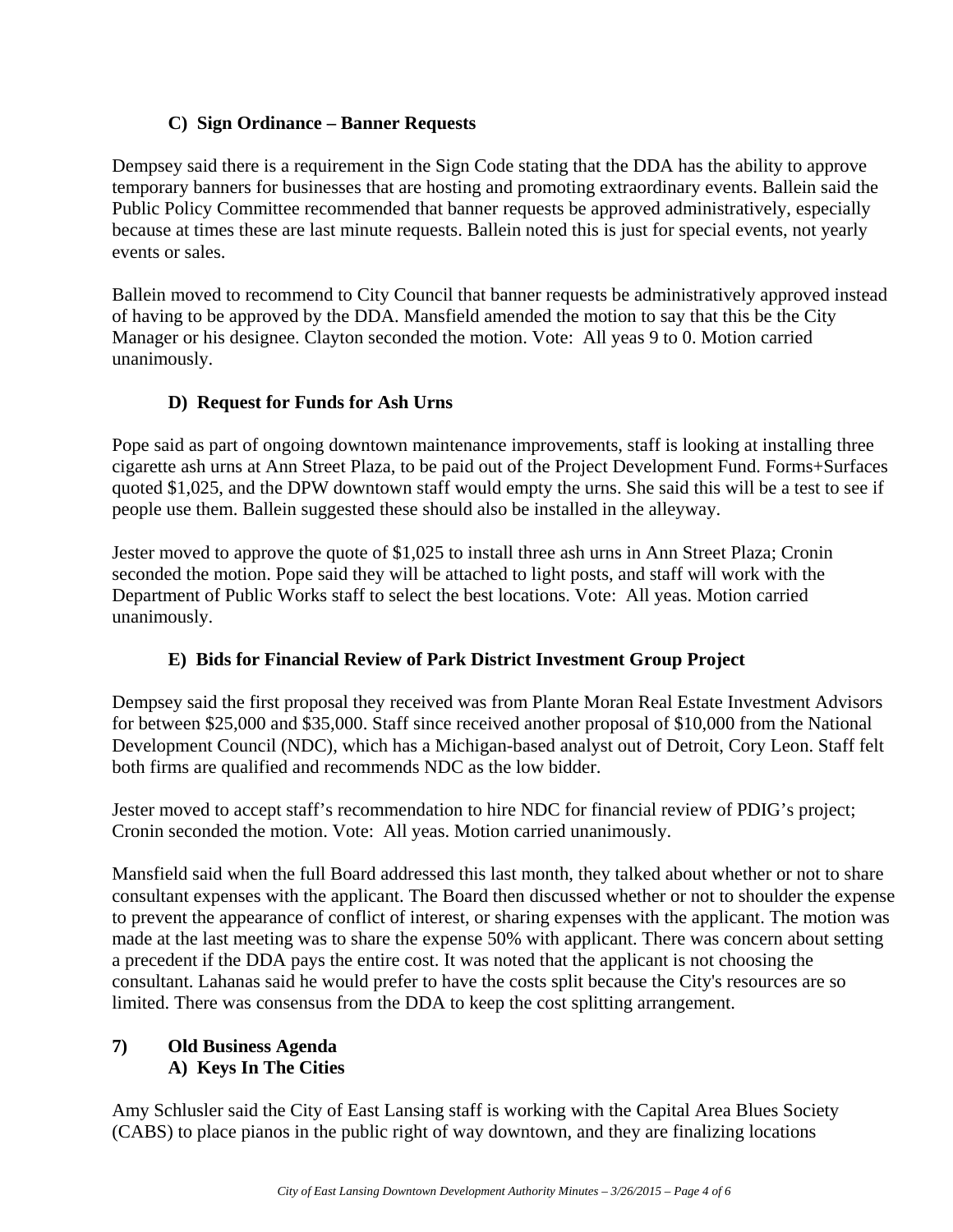tomorrow. The intent is that the pianos will be decorated and remain in place between May and October. Businesses would adopt the pianos and be responsible to cover them at night. She said Council will consider this at their meeting on April 14. She indicated CABS will have to enter into a License for Use of Public Right of Way for the two locations and submit installation and maintenance plans. CABS is seeking financial support at a minimum of \$500. She said the Marketing Committee is recommending to the Downtown Management Board a sponsorship of \$500, plus another \$250 for tarps to cover the pianos. The sponsorship would come out of the Project Development Fund. She indicated they are looking at placing two pianos on MSU property also.

Clayton moved to donate \$500 to the Capital Area Blues Society for Keys In The Cities; Jester seconded the motion. Vote: All yeas. Motion carried unanimously.

#### **8) Committee Reports A) Executive and Finance Committee i. Synopsis of March 19, 2015 Meeting**

Mansfield said everything was discussed at this meeting.

#### **B) Business and Market Development i. Synopsis of March 23, 2015 Meeting**

Rosekrans said they reviewed the taxi policy and the downtown property listings.

# **C) Public Policy i. Synopsis of March 24, 2015 Meeting**

Ballein said they discussed the pilot program for food trucks in the downtown, and how the City doesn't have a consistent policy in how it is dealing with taxi services downtown. The Committee would like to look at this further and make a recommendation. They also discussed City Hall security and if there is a way for Board members to get through quicker; i.e. like with the TSA. They suggested it may be more convenient to move some meetings off site.

Lahanas said the security will be like what a courthouse has—visitors will walk through a magnetometer, and bags would be looked at. The said there will be two guards on duty.

#### **D) Project and Infrastructure Development i. Synopsis of March 19, 2015 Meeting**

Cronin said everything was discussed other than the Brewer property which is still on hold with the PC. Dempsey said it is being resubmitted.

# **9) Reports from Chair and Boardmembers A) Parking Task Force**

Dempsey reported the meeting with the parking consultant had to be postponed. He said a representative from Carl Walker will be coming in next week to give a review of the Parking Master Plan Update.